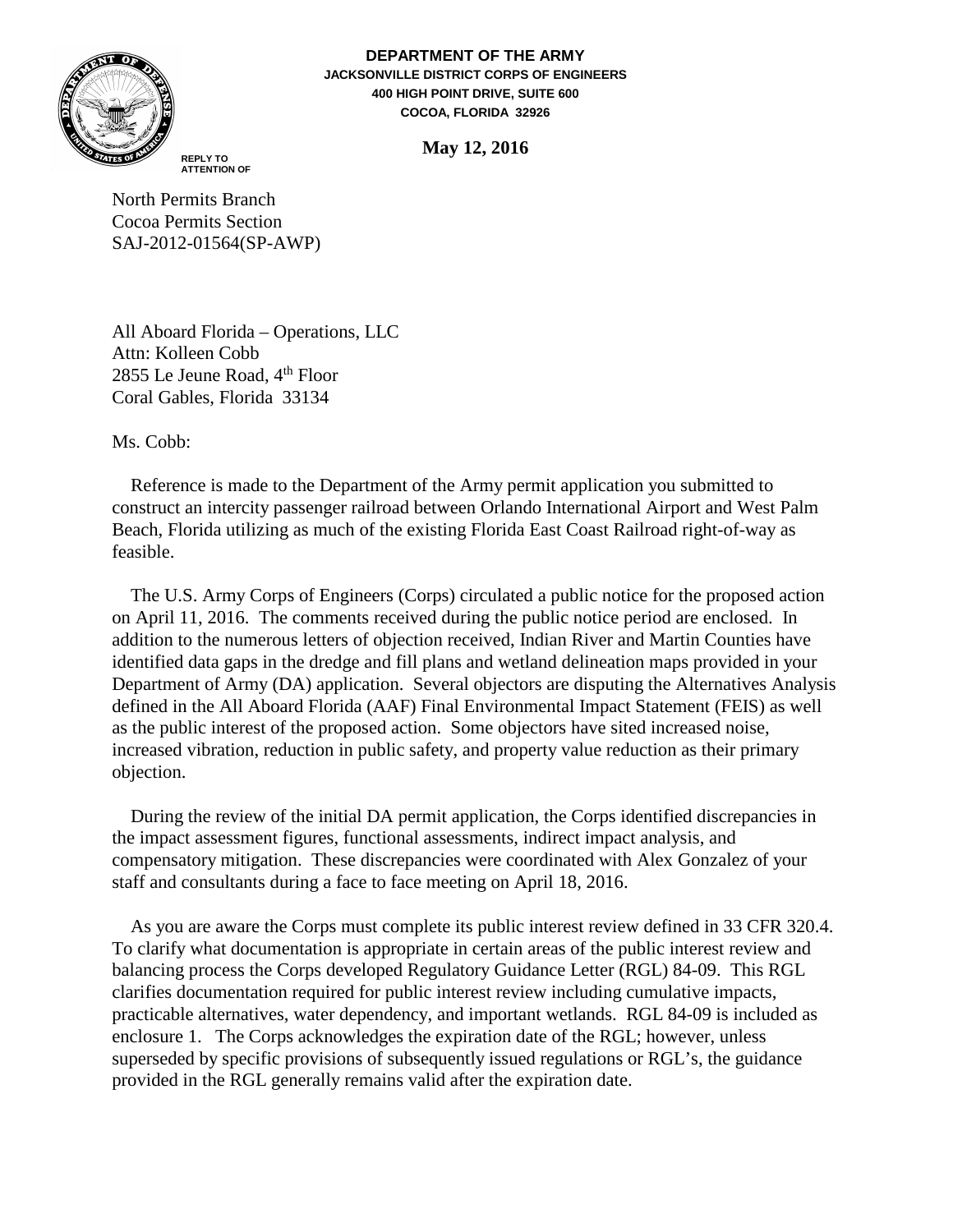Please provide a detailed and extensive discussion of the following items:

- a. Provide the revised functional assessments and figures discussed in the April 18, 2016 meeting.
- b. To the extent practicable please address the enclosed comments received in response to the public notice.
- c. Provide whatever specific scientific and factual information you may believe is relevant to clearly demonstrate that the project meets the  $404(b)(1)$  guidelines  $(40 \text{ CFR } 230.10(a))$  and how your preferred alternative is the least environmentally damaging practicable alternative when compared to the CSX alternative identified by Indian River and Martin Counties. The 404(b)(1) guidelines state, "An alternative is practicable if it is available and capable of being done after taking into consideration cost, existing technology and logistics in light of overall project purpose."
- d. After considering RGL 84-09, provide whatever specific scientific and factual information you may believe is relevant to supplement your Evaluation of Public Interest letter dated March 31, 2015 included in the AAF FEIS.

 Any other information you feel may be helpful to fully justify the proposed action should also be submitted at this time. Your application will be held in abeyance for 30 days pending receipt of your response. If we do not hear from you within the 30 days, we will initiate final action without your response. Final action may be issuance, denial, or deactivation of your Department of the Army permit application. Any questions concerning the application should be directed to Andrew Phillips at the letterhead address, by telephone at 321-504-3771 ex. 14, or e-mail [andrew.w.phillips@usace.army.mil.](mailto:andrew.w.phillips@usace.army.mil)

Sincerely,

full Unit

 Andrew W. Phillips Project Manager

Enclosures (5)